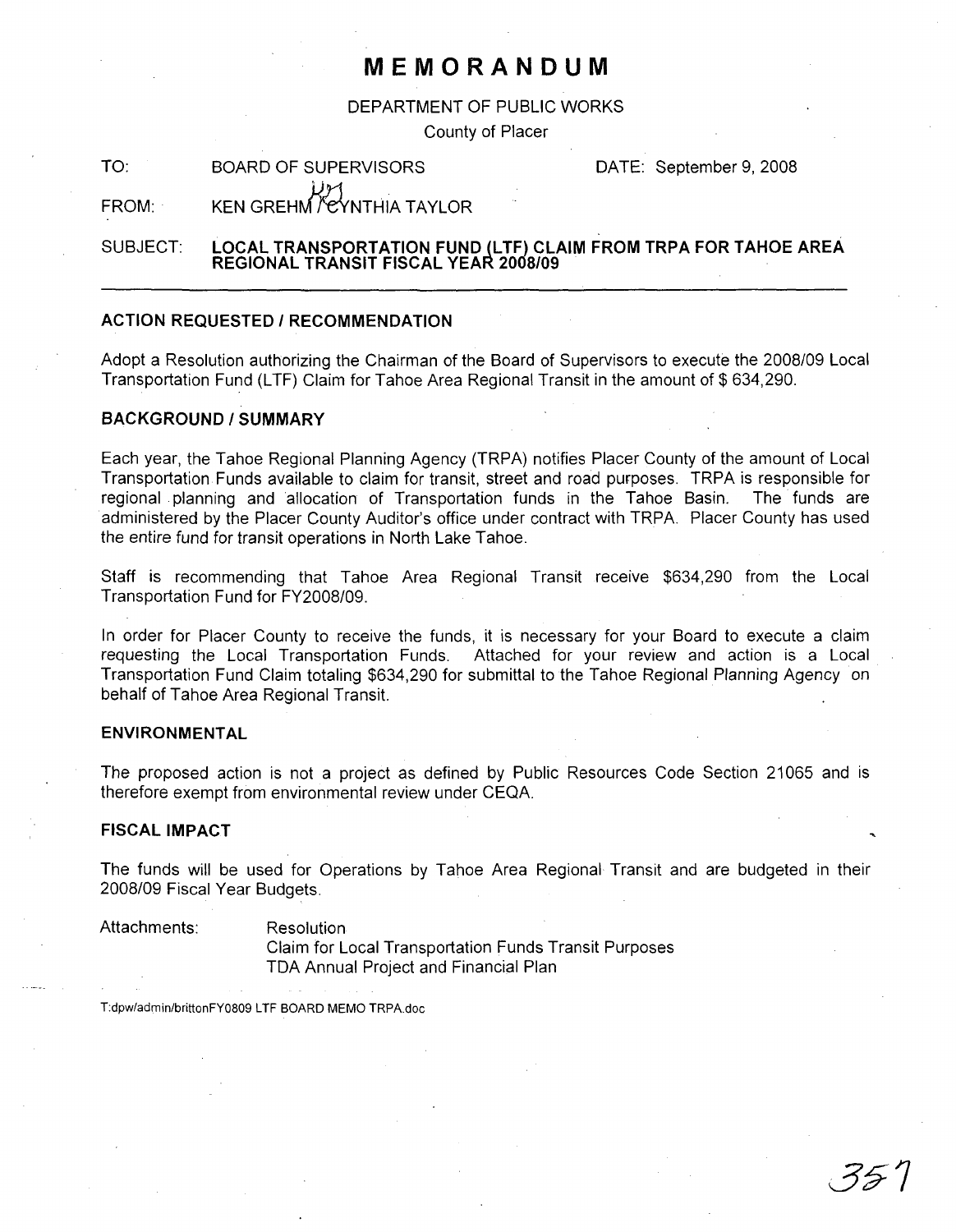# Before the Board of Supervisors County of Placer, State of California

In the matter of A RESOLUTION APPROVING AND AUTHORIZING THE CHAIRMAN OF THE Resol. No: BOARD OF SUPERVISORS TO EXECUTE CLAIMS FOR 2008/09 TAHOE REGIONAL PLANNING AGENCY LOCAL Ord. No: TRANSPORTATION FUNDS

First Reading:

The following RESOLUTION was duly passed by the Board of Supervisors of County of Placer at a regular meeting held September 9, 2008 by the following vote on roll call:

Ayes:

Noes:

Absent:

Signed and approved by me after its passage.

#### Chairman, Board of Supervisors

Attest: Clerk of said Board

WHEREAS, the County of Placer is eligible to apply for and receive funds from the Local Transportation Fund (LTF) for transit capital, transit operating, and road/maintenance assistance; and

WHEREAS, the Tahoe Regional Planning Agency (TRPA) includes an allocation in the amount of \$634,290 for operating and capital assistance for Tahoe Area Regional Transit for Fiscal year 2008/2009.

NOW, THEREFORE, BE IT FURTHER RESOLVED by the BOARD of Supervisors of the County of Placer, State of California, that the Chairman of the Board of Supervisors is authorized and directed to execute the attached 2008/2009 Transportation Claim to the Tahoe Regional Planning Agency, in the amount of \$634,290 TDA Article 4: Transit Operations & Capital.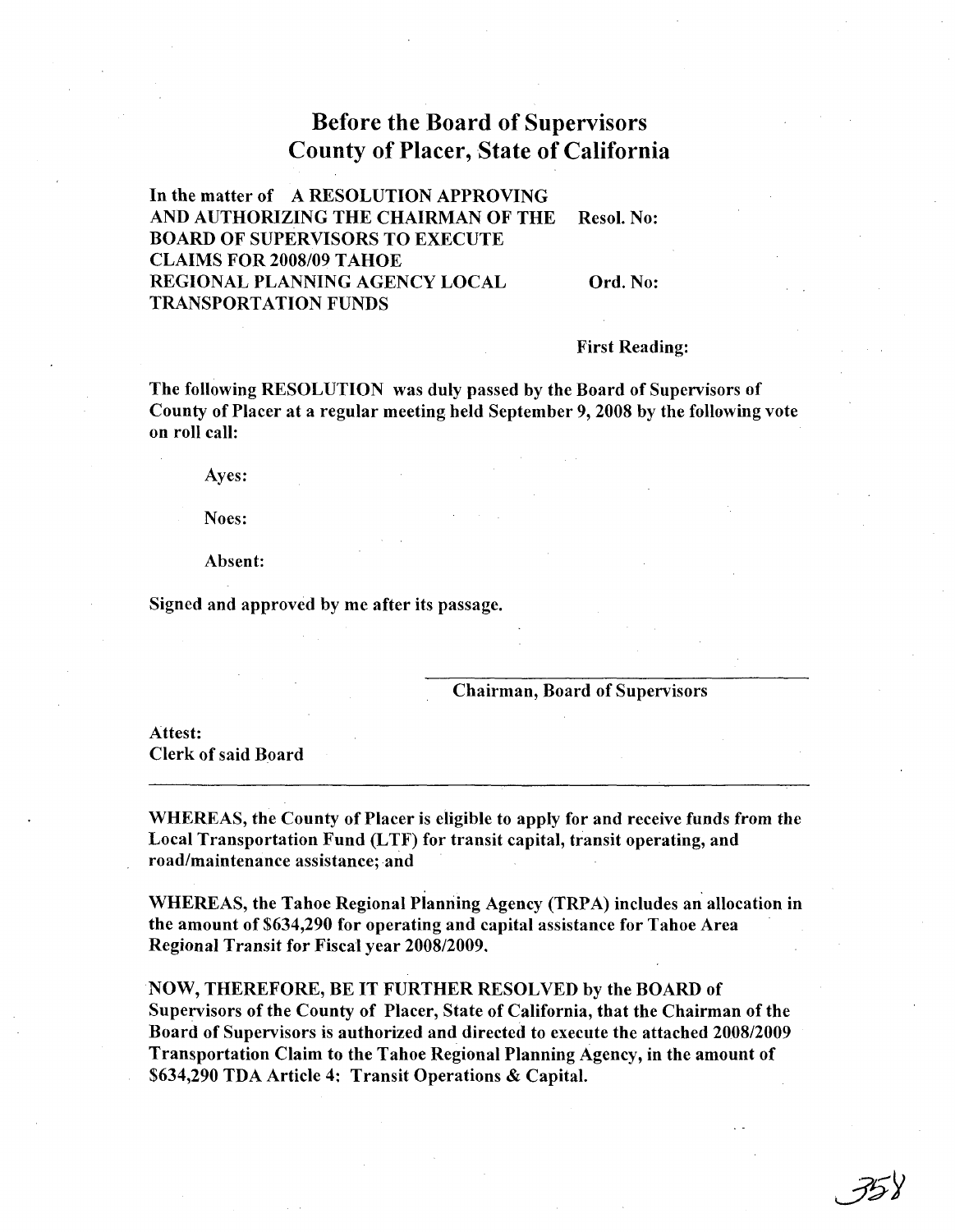# **ANNUAL CLAIM FOR LOCAL TRANSPORTATION FUNDS**

| ۹ |  |
|---|--|

TAHOE REGIONAL PLANNING AGENCY 128 Market Street Stateline, NY 89449

FROM:

## CLAIMANT: PLACER COUNTY

ADDRESS:

CommunityDevelopment Resource Center

3091 Country Center Drive, Suite 220

Auburn, CA 95603

CONTACT PERSON: . Cynthia Taylor PHONE 530-745-3599

The County of PLACER hereby requests, in accordance with Chapter 1400, Statues of 1971, as amended, and applicable rules and regulations that its annual claim for Local Transportation Funds under Article 4. (Specify Article 4 or Article 8) to be approved by TRPA, in the amount of \$634,290 to be drawn from the Local Transportation Fund of the County of Placer.

When approved by TRPA, this claim will be transmitted to the County Auditor-Controller of the County of Placer for payment. Action on this claim, and payment by the County Auditor-Controller to the applicant is subject to such monies being on hand and available for distribution, and is subject to the provision that such monies will be used only in accordance with the terms of the approved annual financial plan.

(Attach resolution by local legislative body approving claim and authorizing its submittal by designated official.)

CLAIMANT: PLACER COUNTY

 $BY:$ 

TITLE: CHAIRMAN, Board of Supervisors

DATE:------------